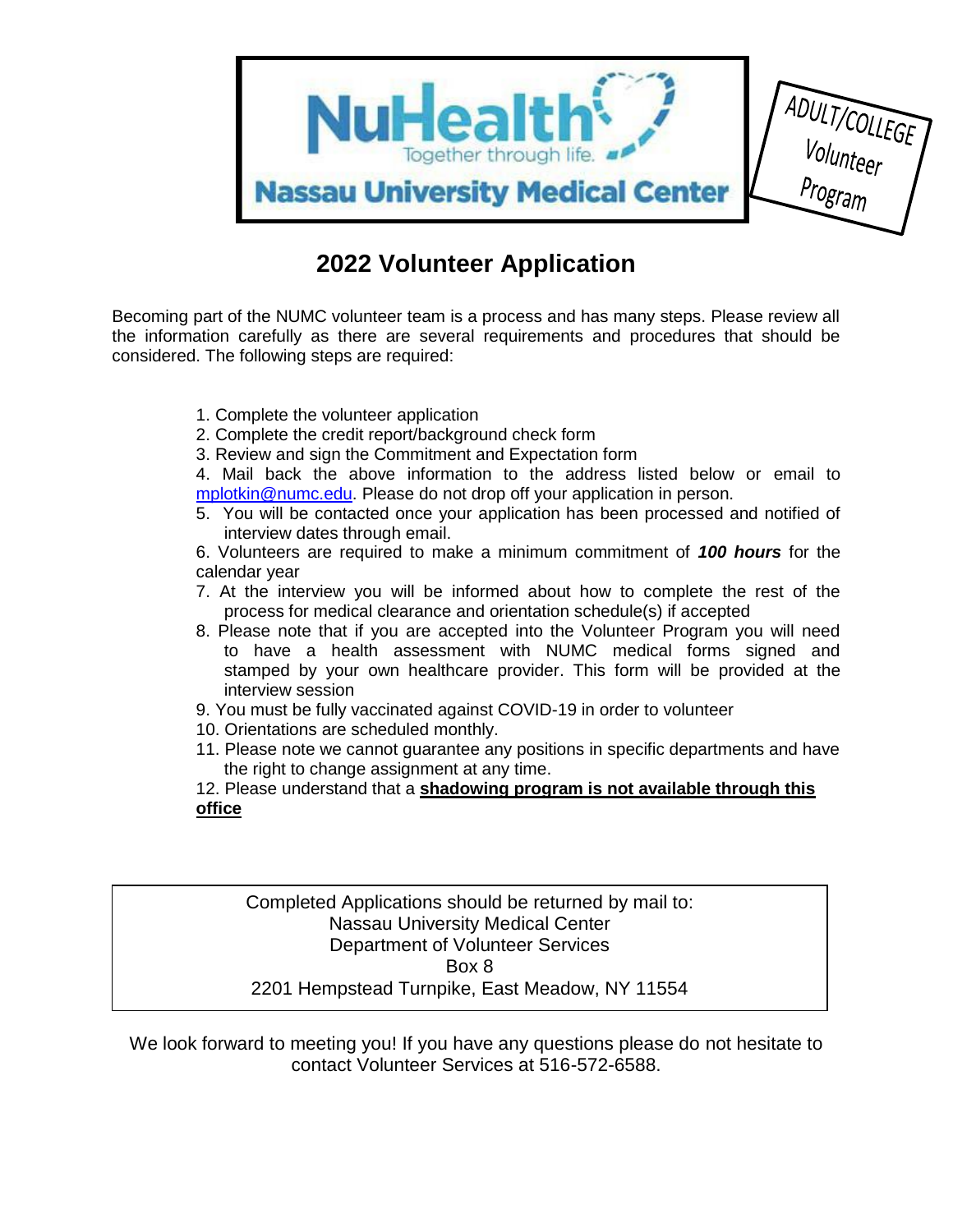| <b>DEPARTMENT OF VOLUNTEER SERVICES</b><br>NASSAU UNIVERSITY MEDICAL CENTER                                                                                                                                                                                                                                                                                                                                                                                                                                                                                                                     | NuHealth <sup>{</sup>                                            |                                         |                              | <b>Adult/College</b>                   |
|-------------------------------------------------------------------------------------------------------------------------------------------------------------------------------------------------------------------------------------------------------------------------------------------------------------------------------------------------------------------------------------------------------------------------------------------------------------------------------------------------------------------------------------------------------------------------------------------------|------------------------------------------------------------------|-----------------------------------------|------------------------------|----------------------------------------|
| 2201 HEMPSTEAD TURNPIKE<br>Box 8<br>EAST MEADOW, NY 11554 (516) 572-6588                                                                                                                                                                                                                                                                                                                                                                                                                                                                                                                        | Together through life<br><b>Nassau University Medical Center</b> |                                         |                              | <b>Volunteer</b><br><b>Application</b> |
| 2022 Adult Volunteer Application: Volunteering begins with a commitment. At Nassau University Medical Center we<br>encourage all volunteers to serve at least 4 hours a week for at least 8 months. Before an assignment can be made, each<br>volunteer must be interviewed, obtain medical clearance through NUMC Employee Health Center, attend an orientation program<br>and complete a background check. Please print clearly and complete the entire application. Please be sure to provide an accurate<br>and clear email address! THIS APPLICATION SHOULD BE COMPLETED BY THE APPLICANT! |                                                                  |                                         |                              |                                        |
| NAME:<br><b>LAST</b>                                                                                                                                                                                                                                                                                                                                                                                                                                                                                                                                                                            | MIDDLE INITIAL                                                   | <b>FIRST</b>                            | <b>DATE</b>                  |                                        |
| <b>ADDRESS</b>                                                                                                                                                                                                                                                                                                                                                                                                                                                                                                                                                                                  |                                                                  |                                         | HOME TELEPHONE #:<br>CELL #: |                                        |
| <b>CITY</b>                                                                                                                                                                                                                                                                                                                                                                                                                                                                                                                                                                                     | <b>STATE</b>                                                     | <b>ZIP</b>                              | SOCIAL SECURITY #:           | YOU MUST PROVIDE A SS#                 |
| PLEASE LIST ANY RELATIVES OR FRIENDS WHO ARE EMPLOYEES OR VOLUNTEERS AT THE NASSAU UNIVERSITY MEDICAL<br>CENTER (INCLUDE NAME, DEPARTMENT AND RELATIONSHIP.)                                                                                                                                                                                                                                                                                                                                                                                                                                    |                                                                  |                                         |                              |                                        |
| DATE OF BIRTH                                                                                                                                                                                                                                                                                                                                                                                                                                                                                                                                                                                   | <b>EMAIL ADDRESS - PLEASE PRINT CLEARLY!</b>                     |                                         |                              |                                        |
| ARE YOU CURRENTLY EMPLOYED?<br>$\sqcap$ YES<br>$\Box$ NO                                                                                                                                                                                                                                                                                                                                                                                                                                                                                                                                        | NO. OF HOURS PER WEEK                                            | SUPERVISOR:                             |                              |                                        |
| JOB TELEPHONE #:                                                                                                                                                                                                                                                                                                                                                                                                                                                                                                                                                                                | COMPANY NAME AND JOB TITLE:                                      |                                         |                              |                                        |
| <b>VOLUNTEER EXPERIENCE:</b><br>SERVICE DATES, LOCATIONS, VOLUNTEER DUTIES<br>TO BE NOTIFIED IN CASE OF EMERGENCY                                                                                                                                                                                                                                                                                                                                                                                                                                                                               |                                                                  |                                         |                              |                                        |
| <b>NAME</b><br><b>RELATIONSHIP</b>                                                                                                                                                                                                                                                                                                                                                                                                                                                                                                                                                              |                                                                  |                                         |                              |                                        |
| EMERGENCY CONTACT PHONE # (HOME)                                                                                                                                                                                                                                                                                                                                                                                                                                                                                                                                                                |                                                                  | <b>EMERGENCY CONTACT PHONE # (CELL)</b> |                              |                                        |
| PERSONAL PHYSICIAN                                                                                                                                                                                                                                                                                                                                                                                                                                                                                                                                                                              |                                                                  |                                         |                              |                                        |
| ADDRESS AND TEL. #                                                                                                                                                                                                                                                                                                                                                                                                                                                                                                                                                                              |                                                                  |                                         |                              |                                        |
| WILL YOU BE DRIVING TO THE NASSAU UNIVERSITY MEDICAL CENTER: IF YES, PLEASE COMPLETE THE FOLLOWING:<br>$\Box$ YES $\Box$ NO                                                                                                                                                                                                                                                                                                                                                                                                                                                                     |                                                                  |                                         |                              |                                        |
| <b>MAKE OF CAR:</b><br>MODEL:                                                                                                                                                                                                                                                                                                                                                                                                                                                                                                                                                                   | COLOR:                                                           |                                         | LICENSE PLATE NO.:           | YEAR:                                  |
| ARE YOU UNDER MEDICAL TREATMENT OF ANY KIND:<br>$\Box$ YES $\Box$ NO<br>IS YES, PLEASE EXPLAIN                                                                                                                                                                                                                                                                                                                                                                                                                                                                                                  |                                                                  |                                         |                              |                                        |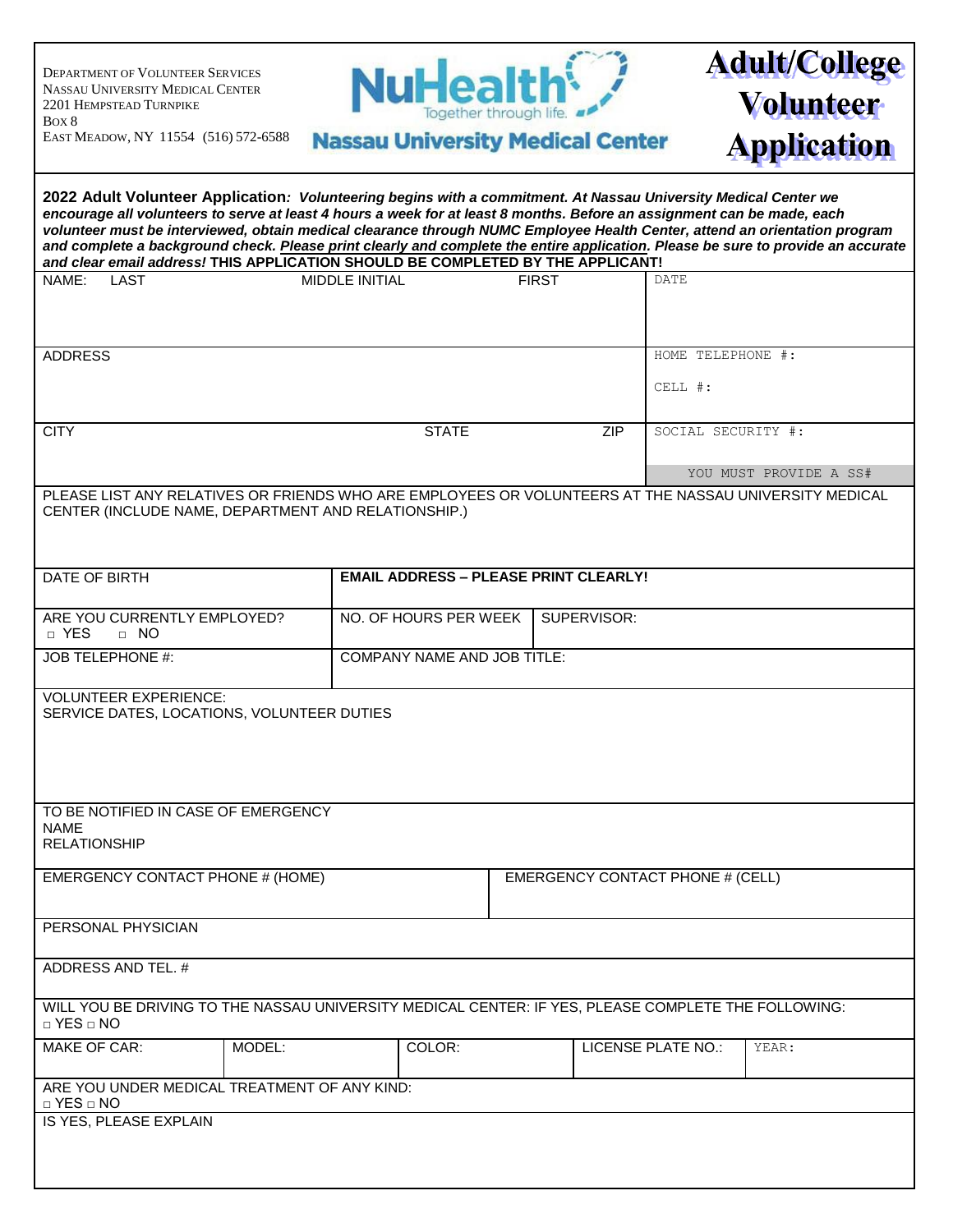| DO YOU HAVE ANY PHYSICAL LIMITATIONS THAT MIGHT AFFECT YOUR VOLUNTEERING?<br>$\Box$ YES $\Box$ NO             |                                                        |                                                           |                                                                                   |               |                 |               |  |  |
|---------------------------------------------------------------------------------------------------------------|--------------------------------------------------------|-----------------------------------------------------------|-----------------------------------------------------------------------------------|---------------|-----------------|---------------|--|--|
| IF YES, PLEASE EXPLAIN                                                                                        |                                                        |                                                           |                                                                                   |               |                 |               |  |  |
|                                                                                                               |                                                        |                                                           |                                                                                   |               |                 |               |  |  |
|                                                                                                               | PLEASE LIST FOREIGN LANGUAGES THAT YOU SPEAK FLUENTLY: |                                                           |                                                                                   |               |                 |               |  |  |
|                                                                                                               |                                                        |                                                           |                                                                                   |               |                 |               |  |  |
|                                                                                                               |                                                        |                                                           | SPECIAL SKILLS THAT MIGHT BE USEFUL IN YOUR VOLUNTEER WORK:                       |               |                 |               |  |  |
|                                                                                                               |                                                        | CLUBS OR ORGANIZATIONS TO WHICH YOU BELONG:               |                                                                                   |               |                 |               |  |  |
|                                                                                                               |                                                        |                                                           |                                                                                   |               |                 |               |  |  |
|                                                                                                               |                                                        |                                                           | PLEASE IDENITFY SPECIFIC TIMES WHEN YOU WOULD BE ABLE TO VOLUNTEER:               |               |                 |               |  |  |
|                                                                                                               | 1) List all possible days available                    | NOTE: You must be available for at least 4 hours per week |                                                                                   |               |                 |               |  |  |
|                                                                                                               |                                                        | 2) List shift preference: 8am-12pm, 12pm-4pm or 4pm-8pm   |                                                                                   |               |                 |               |  |  |
| <b>MONDAY</b>                                                                                                 | <b>TUESDAY</b>                                         | WEDNESDAY                                                 | <b>THURSDAY</b>                                                                   | <b>FRIDAY</b> | <b>SATURDAY</b> | <b>SUNDAY</b> |  |  |
|                                                                                                               |                                                        |                                                           |                                                                                   |               |                 |               |  |  |
|                                                                                                               |                                                        |                                                           |                                                                                   |               |                 |               |  |  |
|                                                                                                               |                                                        |                                                           |                                                                                   |               |                 |               |  |  |
|                                                                                                               |                                                        | ARE THERE ANY PARTICULAR DEPARTMENTS THAT INTEREST YOU?   |                                                                                   |               |                 |               |  |  |
|                                                                                                               |                                                        |                                                           |                                                                                   |               |                 |               |  |  |
| $\Box$ Clerical                                                                                               |                                                        | □ Information Desk<br>$\Box$ Pharmacy                     |                                                                                   |               |                 |               |  |  |
| $\Box$ Clinics                                                                                                | $\Box$ Mailroom                                        | $\Box$ PM&R                                               |                                                                                   |               |                 |               |  |  |
| □ Food & Nutrition                                                                                            |                                                        | □ Medical Records                                         | $\Box$ Radiology                                                                  |               |                 |               |  |  |
| $\Box$ Employee Health                                                                                        |                                                        | □ Medical Units                                           | □ Intensive Care Units                                                            |               |                 |               |  |  |
| □ Emergency Room<br>$\Box$ OT/PT<br>$\Box$ Other<br>WHEN WILL YOU BE ABLE TO START?                           |                                                        |                                                           |                                                                                   |               |                 |               |  |  |
|                                                                                                               |                                                        |                                                           |                                                                                   |               |                 |               |  |  |
|                                                                                                               |                                                        |                                                           | WHY DO YOU WANT TO VOLUNTEER AT NASSAU UNIVERISTY MEDICAL CENTER?                 |               |                 |               |  |  |
|                                                                                                               |                                                        |                                                           |                                                                                   |               |                 |               |  |  |
|                                                                                                               |                                                        |                                                           | HOW DID YOU HEAR ABOUT THE VOLUNTEER PROGRAM AT NASSAU UNIVERSITY MEDICAL CENTER? |               |                 |               |  |  |
|                                                                                                               |                                                        |                                                           |                                                                                   |               |                 |               |  |  |
| PLEASE INCLUDE 3 NON-RELATED REFERENCES<br><b>NAME</b><br><b>ADDRESS</b>                                      |                                                        |                                                           |                                                                                   |               | PHONE NO.       |               |  |  |
|                                                                                                               |                                                        |                                                           |                                                                                   |               |                 |               |  |  |
|                                                                                                               |                                                        |                                                           |                                                                                   |               |                 |               |  |  |
|                                                                                                               |                                                        |                                                           |                                                                                   |               |                 |               |  |  |
|                                                                                                               |                                                        |                                                           |                                                                                   |               |                 |               |  |  |
| I AGREE THAT AS A VOLUNTEER I WILL:<br>> FOLLOW THE COMMITMENT AND EXPECTATIONS OF THE NUMC VOLUNTEER PROGRAM |                                                        |                                                           |                                                                                   |               |                 |               |  |  |
| $\triangleright$ ATTEND A MANDATORY TRAINING SESSIONS BEFORE I BEGIN TO VOLUNTEER<br>APPLICANT SIGNATURE:     |                                                        |                                                           |                                                                                   |               |                 |               |  |  |
| X                                                                                                             |                                                        |                                                           |                                                                                   |               |                 | DATE:         |  |  |
|                                                                                                               |                                                        |                                                           |                                                                                   |               |                 |               |  |  |
|                                                                                                               |                                                        |                                                           |                                                                                   |               |                 |               |  |  |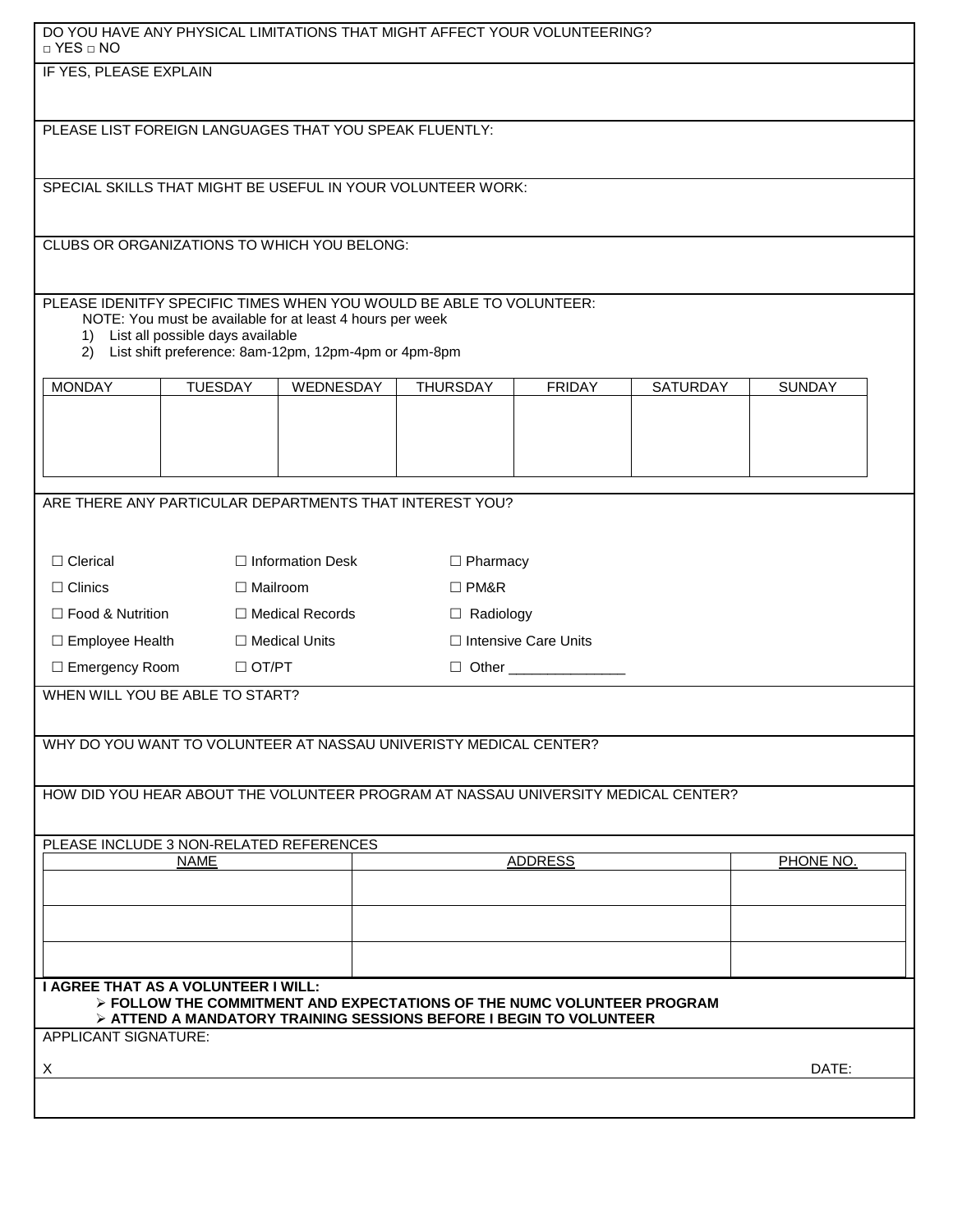DEPARTMENT OF VOLUNTEER SERVICES NASSAU UNIVERSITY MEDICAL CENTER 2201 HEMPSTEAD TURNPIKE BOX 8 EAST MEADOW, NY 11554 (516) 572-6588



# **Adult/College Volunteer Application**

### **2022 Volunteer Application**

Welcome to the Nassau University Medical Center (NUMC) Thank you for your interest in volunteer service. We feel that before you formally agree to volunteer at NUMC you should understand what is expected of you. Please consider this information as a basic guide to the commitment and expectations of all volunteers. More information is outlined in the Volunteer Orientation Manual.

1. As an NUMC Volunteer, one agrees to abide by the following and to accept and perform their volunteer duties following confidentiality guidelines as well as all mandatory HIPAA rules and regulations.

2. Volunteers must attend a mandatory orientation session before they begin volunteering. Orientations are offered monthly and include, but are not limited to, information on infection control, HIPAA regulations, etc.… These sessions must be completed yearly should you decide to stay on after your yearly service has completed.

3. Information regarding diagnosis and/or treatment of any patient receiving services from NUMC, whether inpatient or outpatient, should not be discussed or repeated. Searching for or disclosing any information found on patients' charts will be considered a breach of confidentiality.

4. Volunteers may not disclose the fact that a patient is or is not receiving services as a patient or an outpatient. If a person wishes for their neighbors, religious community, employers, or fellow employers to know they have been hospitalized or undergoing treatment, they must inform such persons themselves. Any disclosure of patient's status will be considered a breach in confidentiality.

5. Volunteers may not disclose information regarding financial status of any person who is a patient at or receiving treatment from NUMC. Searching for, or disclosing financial information about any patient, will be considered a breach in confidentiality.

6. If necessary, more intensive training will be provided by the department in which the volunteers will be working in.

7. Volunteers must punch in at the beginning of their shift and punch out at the end at the designated time clock.

8. Volunteers are expected to be dressed appropriately with their assigned uniforms and ID badges. Neatness, hygiene and professionalism are of the utmost importance. Jeans, shorts, leggings, open-toed shoes and other inappropriate attire are not permitted.

9. NUMC reserves the right to discontinue any volunteer to any particular department at any time if it is felt that your skills and ability would be better suited for a different volunteer opportunity. NUMC also reserves the right to discontinue participation in the volunteer program at any time. As a volunteer, one can be terminated for breach of confidentiality, failure to obey hospital rules and regulations, and for actions that are deemed not in the best interests of the hospital.

#### 10. **After the completion of orientation all volunteers will be expected to make at least a 100 hour commitment over the course of the calendar year.**

11. It is our understanding in the NUMC Volunteer Department that volunteers often have busy schedules, but we do ask that if one should commit to any of our opportunities that they contact the Director Volunteer Services as soon as possible if they will be unable to attend or meet that commitment. Our volunteer's dependability, reliability and follow through are of the utmost importance.

12. All volunteers are asked to conduct themselves in a punctual, conscientious way, with dignity and respect for all patients, staff, visitors and people within the hospital and its grounds.

13. Volunteers are asked to abide by policies, procedures, supervision and directions of the Volunteer Services Department which includes all placements, schedules, assignments and responsibilities, etc.…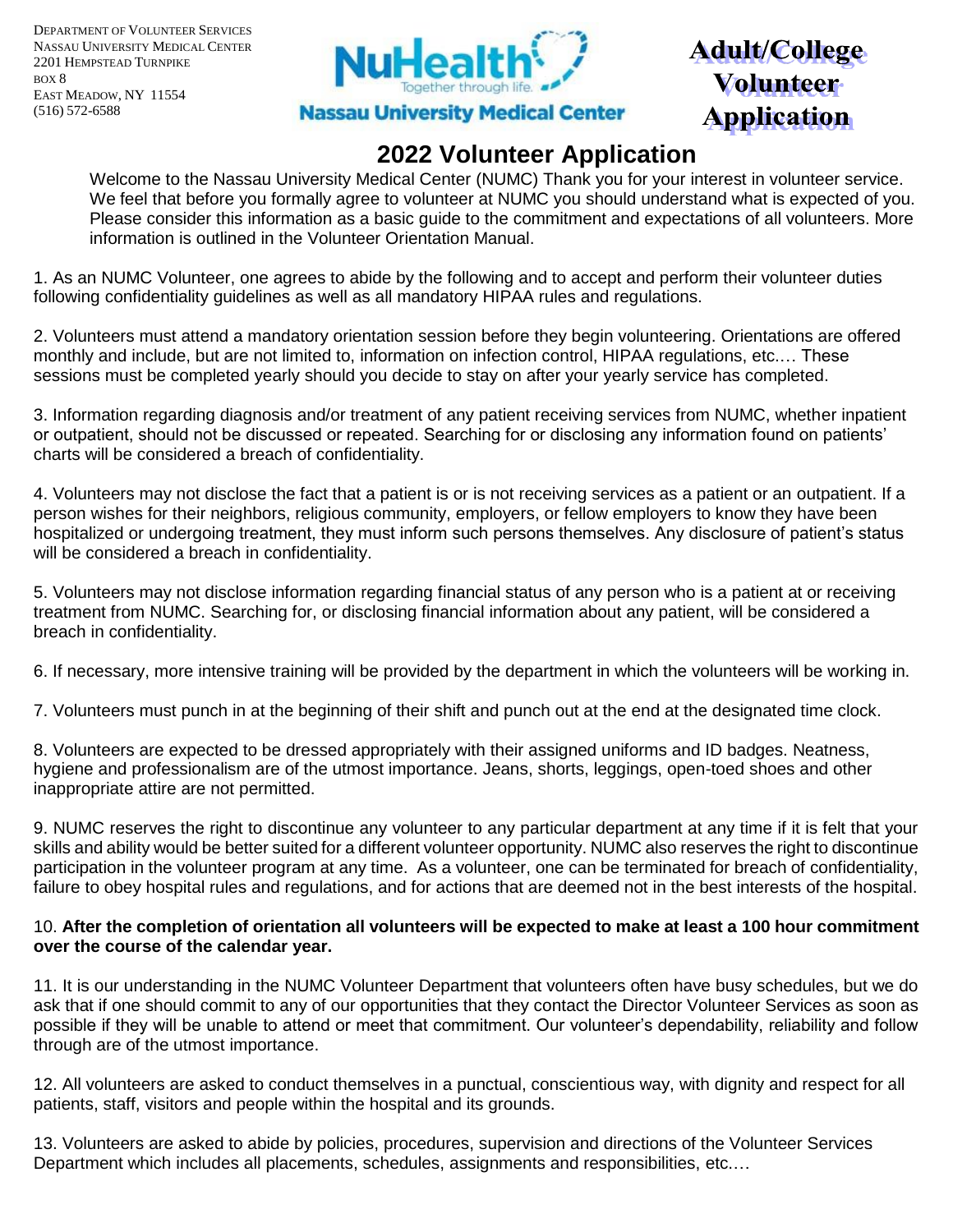14. Volunteers may not at any time participate in observation of clinical services; including but not limited to, direct patient care. A shadowing program is not offered through this office.

15. Volunteers at all times must uphold the standard, ethics and mission statement of the Nassau University Medical Center.

16. Volunteers are expected to wear a mask and protective eyewear or face shield at all time while on hospital grounds.

17. Volunteers must attend annual in-service trainings on "mandatory" topics as outlined in the Volunteer Orientation Program Manual.

18. Annually, all volunteers must receive a mandatory tuberculin skin test, at no cost through the Employee Health Center or from their own physician.

19. All volunteers must be fully vaccinated again COVID-19 and will need to show proof in order to obtain medical clearance.

19. All volunteers are expected and asked to maintain open communication with the Volunteer Services Department.

20. Volunteers must return their ID badge upon completion of their volunteer services.

21. There is a \$20 charge for the mandatory volunteer uniform and it must be worn when inside the hospital during scheduled volunteer hours.

22. As a volunteer one is expected to uphold the NHCC values at all times.

23. It is the policy of NuHealth to maintain an environment that insures equality of opportunity for all, where everyone is treated with respect and dignity and that is free from all forms of discrimination or harassment by anyone, including supervisors, patients, co-workers, students, volunteers, vendors or contractors. NuHealth will not tolerate unlawful discrimination, including harassment, based on a person's race, color, religion, gender, sexual orientation, gender identity, marital or military status, age, national origin, genetic predisposition, and disability, status as victim of domestic violence or any other protected status.

### **CREATE A POSITIVE IMPRESSION**

*First impressions are lasting impressions.* 

- **ANTICIPATE AND RESPOND** *Take the initiative to meet needs and exceed expectations*.
- **RESPECT** *Value the opinion of others and appreciate each other's contributions and diversity.*
- **INTEGRITY AND COMPASSION** *We perform our jobs in an ethical manner, with honesty, sincerity, and compassion for others.*
- **NEAT-CLEAN-SAFE** *We pride ourselves on providing a safe and healing environment.*

 **GOING ABOVE AND BEYOND** *Set high standards and strive to be the best.* 

Volunteer Signature\_\_\_\_\_\_\_\_\_\_\_\_\_\_\_\_\_\_\_\_\_\_\_\_\_\_\_\_\_\_\_\_\_\_\_\_\_\_\_\_\_\_\_\_\_\_\_\_Date\_\_\_\_\_\_\_\_\_\_

If you have any questions or concerns please feel free to discuss them with the Director of Volunteer Services at 516-572-6588. *Volunteers make a difference every day!*